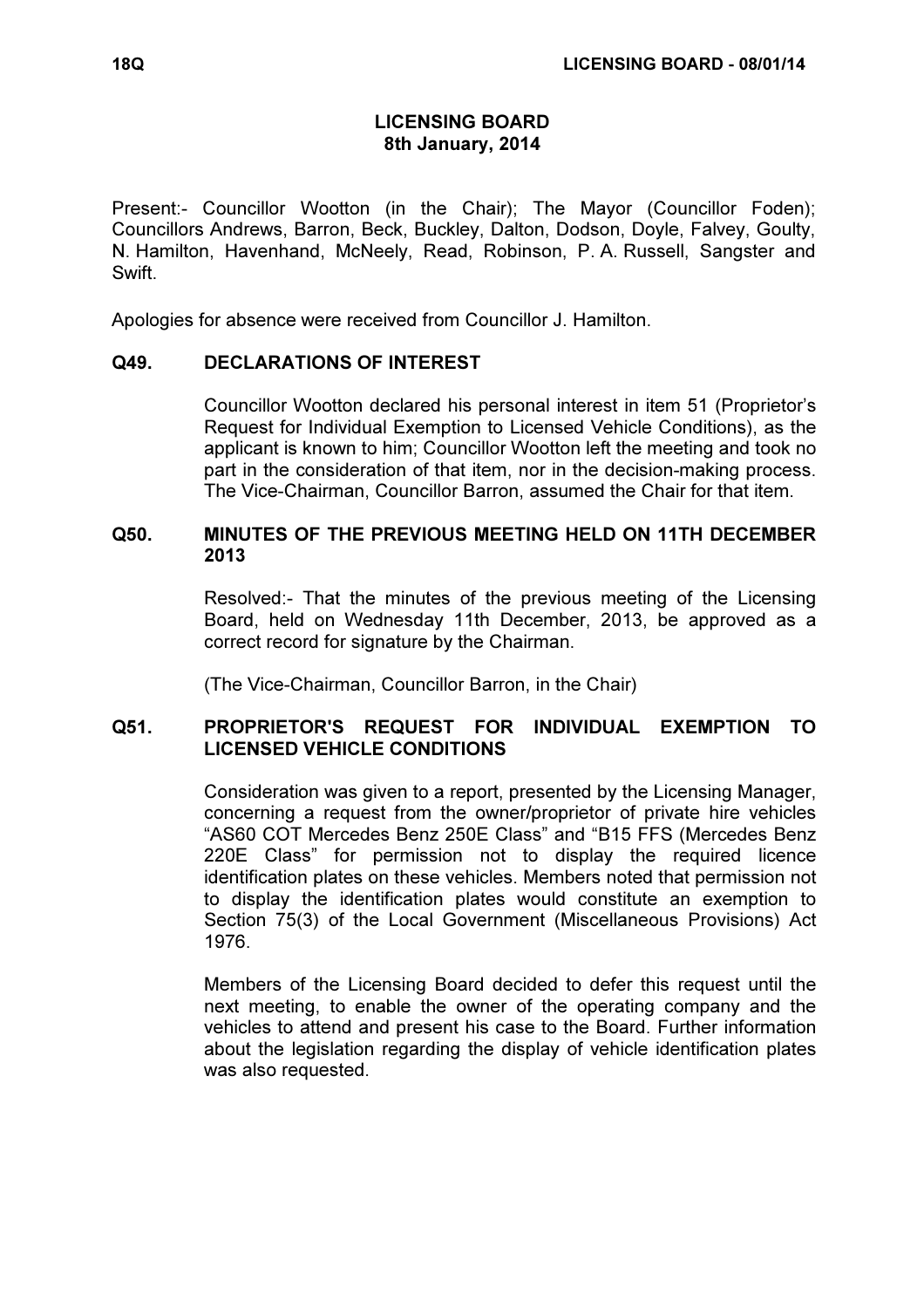(Councillor Wootton declared his personal interest in the above item because the applicant is known to him; Councillor Wootton left the meeting and took no part in the consideration of this item, nor in the decision-making process. The Vice-Chairman, Councillor Barron, assumed the Chair for this item)

(After consideration of the above item, Councillor Wootton returned to the meeting and resumed the Chair)

## Q52. EXCLUSION OF THE PRESS AND PUBLIC

 Resolved:- That, under Section 100A(4) of the Local Government Act 1972, the press and public be excluded from the meeting for the following items of business on the grounds that they involve the likely disclosure of exempt information as defined in the Police Act 1997 and Paragraphs 3 and 7 of Part I of Schedule 12A to the Local Government Act 1972 (business affairs and prevention of crime).

#### Q53. DETERMINATION OF LICENSING ISSUES - HOUSE TO HOUSE COLLECTIONS

 Consideration was given to a report, presented by the Licensing Manager, concerning the following four applications for the grant of promoters' permits to carry out house-to-house collections:-

| Organisation               | Area              | Date              |
|----------------------------|-------------------|-------------------|
| <b>Claire House</b>        | Whole of the      | 1st January, 2014 |
| <b>Children's Hospice</b>  | Rotherham Borough | to 31st December, |
|                            |                   | 2014              |
| Child Cancer<br>Be         | Whole of the      | 1st January, 2014 |
| Aware (BCCA)               | Rotherham Borough | to 31st December, |
|                            |                   | 2014              |
| Childhood<br>Cancer        | Whole of the      | 1st January, 2014 |
| Alliance<br><b>Parents</b> | Rotherham Borough | to 31st December, |
| (CCPA)                     |                   | 2014              |
| Yorkshire<br>Cancer        | Whole of the      | 1st January, 2014 |
| Centre                     | Rotherham Borough | to 31st December, |
|                            |                   | 2014              |

Resolved:- (1) That the application be approved and a promoter's permit be granted in respect of the Yorkshire Cancer Centre.

(2) That the remaining three applications, as now submitted, be refused, because in the view of the Licensing Board there is no direct benefit to the residents of the Rotherham Borough area.